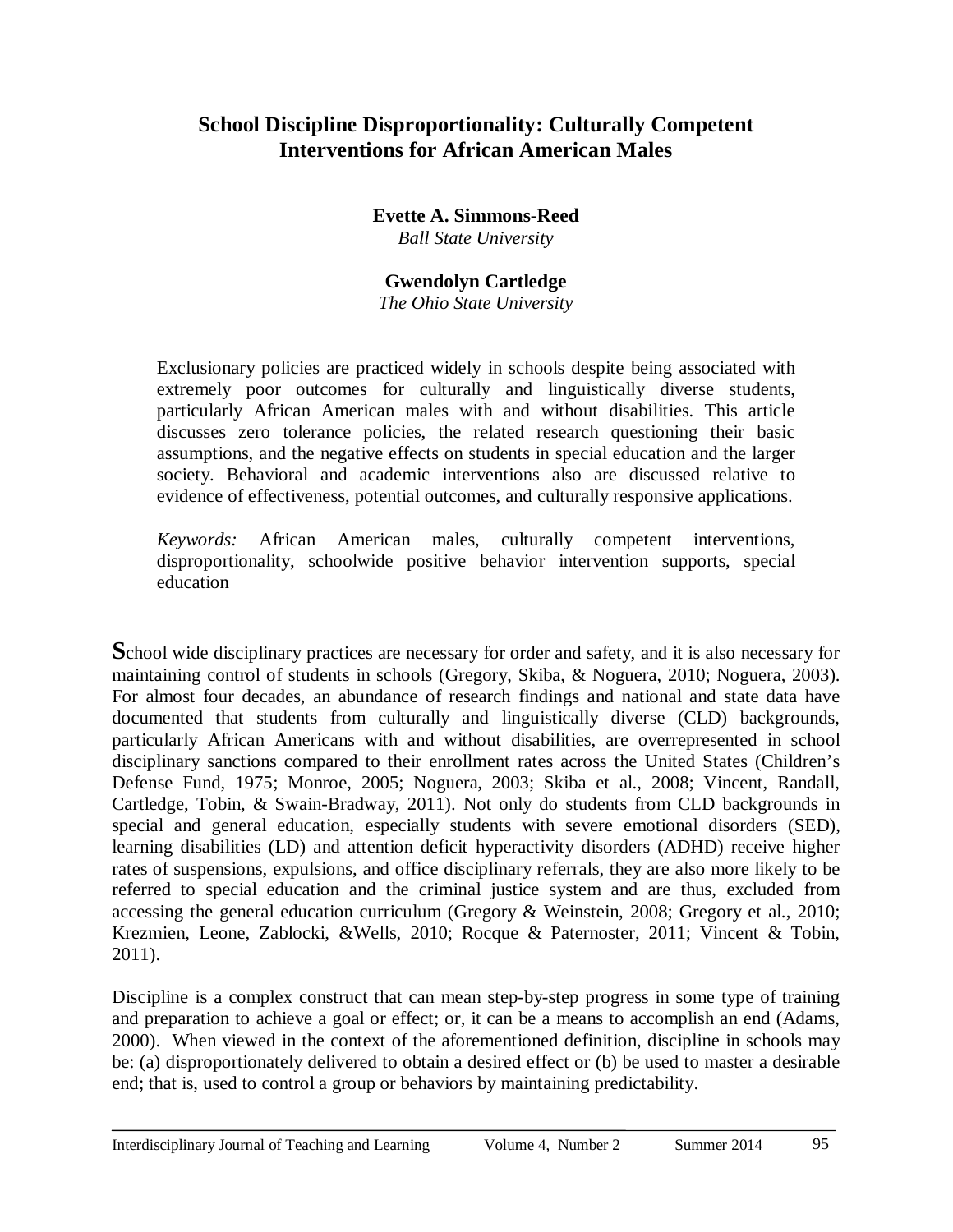Discipline in the schools has been increasingly harsh, despite research findings refuting their effectiveness in reducing behavior problems, and most importantly, the negative impact on a diverse and progressively larger segment of our population. Educators and policy makers need to unite to find solutions that change the trajectory or direction of the lives of youth, especially African American males with and without disabilities (APA, Zero Tolerance Task Force, 2008; Drakeford, 2004; Gregory et al., 2010; Noguera, 2003; Skiba & Peterson 2000; Townsend, 2000).

In this article, we discuss research findings regarding zero tolerance policies and other current school disciplinary practices refuting the underlying assumptions for the widespread use of exclusionary practices in schools. We then review decades of evidence on the impact of zero tolerance policies and other factors that contribute to the poor academic and behavior outcomes of (CLD) students, with emphasis on African American males with and without disabilities. Finally, we discuss emerging research on positive behavioral and academic culturally responsive interventions that have the potential to fulfill the promise of truly leaving "no child left behind."

## **Current Disciplinary Practices in Schools**

Almost four decades have elapsed since the Children's Defense Fund (1975) reported racial disproportionality in school disciplinary practices (Drakeford, 2004; Skiba, Michael, Nardo, & Peterson, 2002). Despite criticisms that zero tolerance practices are: (a) ineffective in deterring school violence; (b) not well defined; (c) general in nature; and (4) often lead to varying interpretations of intent, context, and meaning of behaviors, widespread use of these punitive practices continue to be implemented in schools across the United States (Gregory, et al., 2010; Noguera, 2003; Skiba & Peterson, 2000; Vincent & Tobin, 2011).

By 1998, 94% of all U.S. public schools utilized some type of zero tolerance policies (Krezmien et al., 2006; National Association of School Psychologist, 2001). Findings from data collected by the U.S. Department of Education, Office of Civil Rights (2011) revealed that during the 2006 academic school year, 3.25 million or 7% of school age students in K-12 were suspended at least one time and 102,077 were expelled (Losen, 2011).

Researchers have validated the use of office disciplinary referral (ODR) data as a reliable measure to evaluate the effectiveness of programs, make program level decisions regarding interventions, and make informed decisions at the student, group, and system levels (Bradshaw, Mitchell, O'Brennan, & Leaf, 2010; Kaufman et al., 2010). ODR data has been used to predict future school behavior, but have been criticized by some researchers because the validity of the data is predetermined or impacted primarily by school administrators (Irvin, Tobin, Sprague, Sugai,& Vincent, 2004; Nelson, Benner, Reid, Epstein, & Benner, 2003). Other concerns are the lack of consistency in implementing policies in the schools and teacher interpretations of policies/behaviors (Bradshaw et al., 2010). Despite issues surrounding the use of ODR data, these data provide opportunities for the examination of institutional, school, and classroom behaviors to identify the extent to which these policies/practices contribute to overrepresentation and gaps in achievement.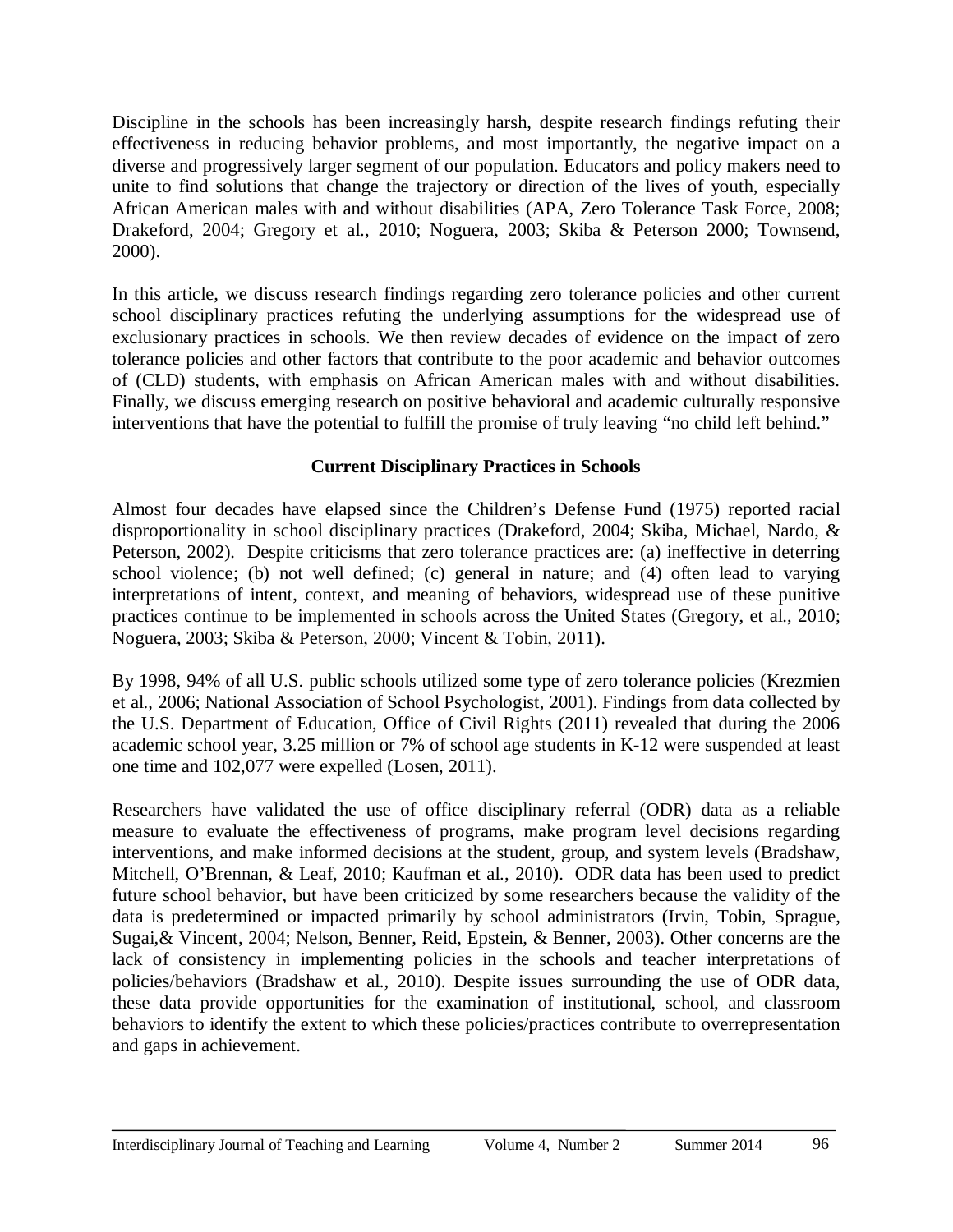*Zero Tolerance.* Since the passage of the Gun Free Schools Act (1994), federal policy adopted a zero tolerance for firearms, requiring a one-year expulsion for possession on school grounds (Skiba & Peterson, 2000). In an effort to maintain control, many states extended the federal policy to include less serious violations including: fighting, improper off campus behavior, and several other behaviors interpreted as disruptive (Krezmien et al., 2006; Skiba & Peterson, 2000).

The zero tolerance or "one-strike-you're-out" policy is defined as the automatic expulsion of students who bring weapons or items that look like weapons to school or policies that mandate the application of predetermined consequences without consideration of the severity of the behavior, circumstances, or the environmental context (American Psychological Association [APA] Zero Tolerance Task Force, 2008; Ashford, 2000;). Consequently, many of the disciplinary policies and practices used in schools often mirror, or in some instances, are harsher than those used with adults in the criminal justice system because school administrators are required to refer any weapon or drug violations to the courts irrespective of the mitigating circumstance or situation (Krezmien et al., 2010; Noguera, 2003).

School administrators justify using exclusionary practices as their primary method of maintaining order and control, even for minor infractions, based on several popular, but false, assumptions: (a) school violence is on the rise, (b) zero tolerance deters students from acting out, (c) zero tolerance provides students with a consistent message regarding expectations and consequences, (d) removing disruptive students creates a conducive learning environment for others, and (e) zero tolerance is supported by students, parents and people in the community (APA Zero Tolerance Task Force, 2008; Gregory, Skiba & Noguera, 2010; Krezmien et al., 2006; Noguera, 2003).

The underlying assumption that school violence is on the rise because of the rash of school shootings in rural districts justify the widespread use of zero tolerance policies to keep students safe is arguably false and lacks empirical support (Drakeford, 2004; Noguera, 2003). In addition to the findings from the APA Zero Tolerance Task Force (2008), several other studies indicate that school violence remained steady or has declined since the mid 1980's and has been on a downward trend since the mid 1990's (Drakeford, 2004; Noguera, 2003; Vincent, Randall, Cartledge, Tobin, & Swain-Bradway, 2011).

The presumption and regular practice of removing disruptive students from school in an effort to create safer environments has also not been substantiated in the literature (APA, Zero Tolerance Task Force, 2008; Skiba & Peterson, 2000). In fact, data indicate the exact opposite. Overall, schools that implement zero tolerance practices frequently have higher rates of suspensions and expulsions, more negative school climates, poorer school management structure, and spend a much greater portion of school time focused on discipline problems (APA, Zero Tolerance Task Force, 2008; Noguera, 2003). More importantly however, is the fact that research findings reveal that suspended students are more likely to be males who are academically at risk for failure, most likely receiving special education services, and typically from lower socioeconomic backgrounds (APA, Zero Tolerance Task Force; Gregory & Weinstein, 2008; Skiba & Peterson, 2000). These youth are also more likely to have involvement in the criminal justice system (Bradshaw et al., 2010).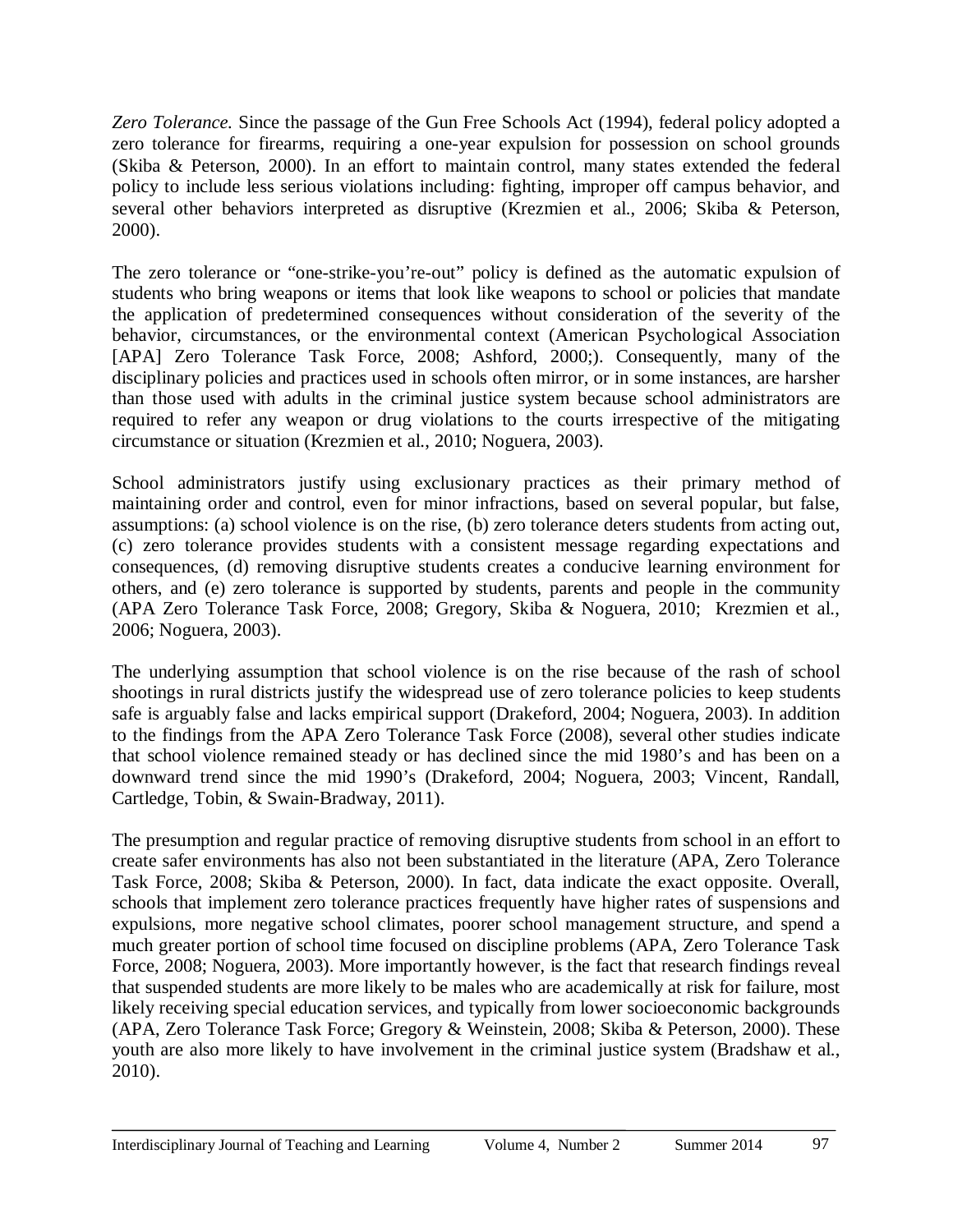#### **Disproportionality and School Discipline**

The literature is replete with a multitude of studies documenting the impact of exclusionary practices, like zero tolerance on youth. These studies reveal that African Americans, Latinos, students with disabilities, males, and low achievers have a higher probability for exclusion than youth from other cultural groups (Bowman-Perrott, et al., 2013; Bradshaw et al., 2010; Lo & Cartledge, 2007; Losen, 2011; Noguera, 2003; Skiba & Peterson, 2000; Townsend, 2000; U.S. Department of Justice and U.S. Department of Education, 2014; Vincent, Swain-Bradway, Tobin, & May, 2011). For example, Losen (2011) reported that African American male middle school students were 28% more likely to be suspended at least once, almost three times that of the 10% for White students. In a 2014 "Dear Colleague Letter" from the U.S. Departments of Justice and Education, the federal government pointed out that African American students without disabilities were three times more likely than White students to be expelled or suspended. Although, African American students made up only 15% of the students in their data collection, of this percentage, 35% were suspended once, 44% suspended more than once, and 36% expelled. Additionally, African American and Hispanic students constituted 50% of those involved in school-related arrests. These outcomes are more bleak for African American students with disabilities.

African American students with disabilities are more than twice as likely to be suspended than those without disabilities and for longer periods of time (Skiba, Arredondo, & Rausch, 2014). With the exception of Latino and Asian Americans, one in four males (20%) and one in four females (12%) from CLD backgrounds with disabilities, had received an out-of-school suspension (Skiba, Arredondo, & Rausch, 2014). Bowman-Perrott and colleagues (2013) studied the exclusionary patterns for students with disabilities and found that students at greatest risk were those with emotional behavioral disorders (EBD), followed by those with attention deficit hyperactive disorder (ADHD) and learning disabilities (LD). Additionally, these data revealed that early grade exclusions (e.g., kindergarten and first grade) were predictive of subsequent later exclusions. It was also revealed that males were two times more likely than females to be excluded, and African Americans were two times more likely to be excluded than other race peers. Sullivan, Klingbeil, and Van Norman (2013) also examined disciplinary patterns for students with disabilities and obtained significant findings for race and disability, with rates for African American students being three times greater than those for White students. African American students with disabilities were most likely to be suspended and were 70% more likely than their other race peers with disabilities to have multiple exclusions.

Many critics of the disparity in school discipline data typically argue that African American students misbehave more often and have more serious infractions than other students. Losen (2013), however, refutes this argument, showing research that African American students are more likely to be suspended for discretionary offenses (offenses that may or may not require suspension based on safety concerns) than nondiscretionary offenses (carrying a weapon or drugs). In fact, White students were more likely than African American students to be suspended for weapons or drugs. In addition, African American students were more likely to have longer suspensions for minor offenses such as having a cell phone or disruptions. Rocque and Paternoster (2011) support this position with research conducted on data from more than 19,000 students in 45 elementary schools. Controlling for behavior, student demeanor, personality,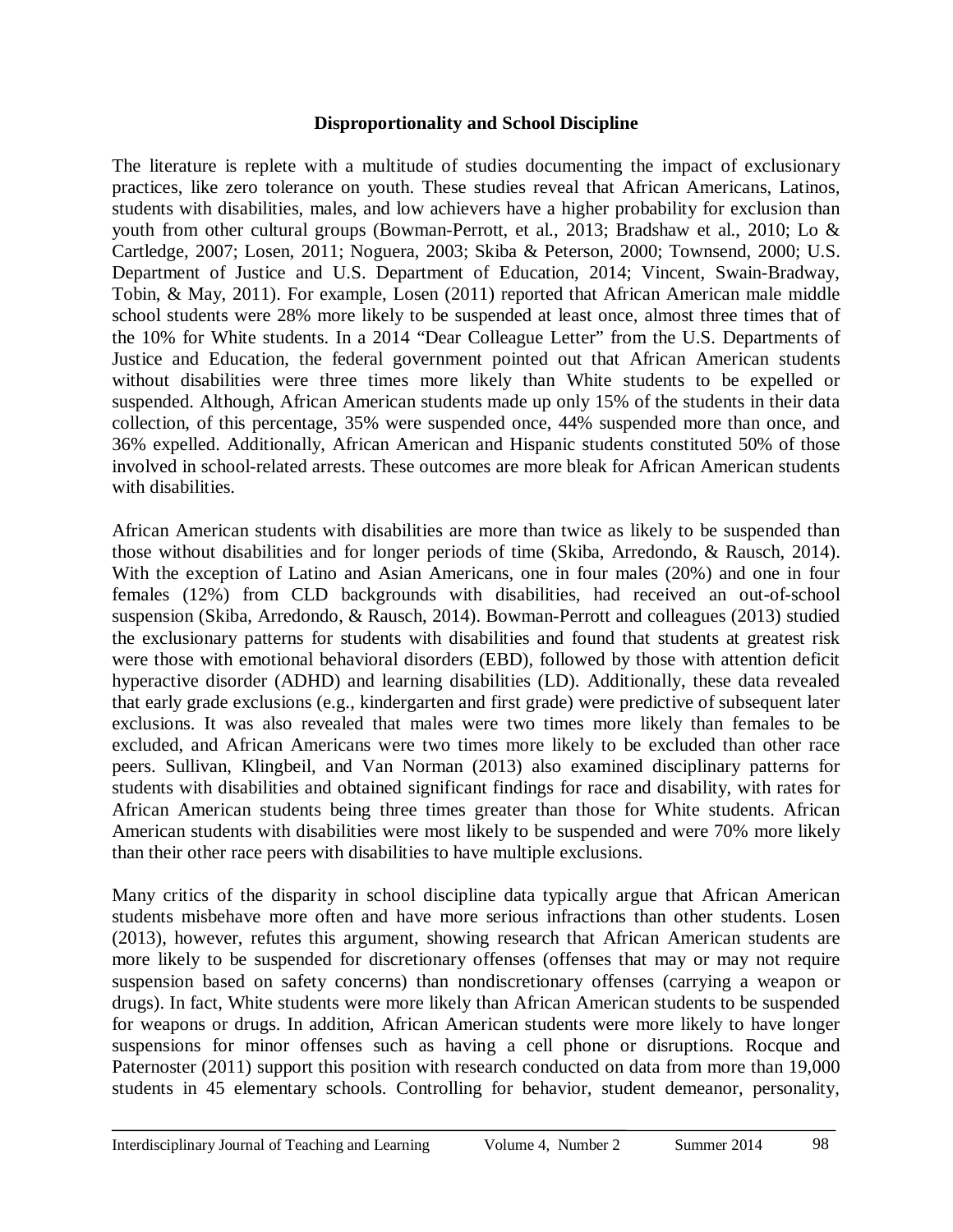grades and other factors, the researchers found that Black students still were more likely to have disciplinary reports, pointing to race as a key factor. Other studies report similar findings, noting African Americans are referred to the office for minor offenses and for subjective reasons such as making noise, disrespectful behavior, and verbal threats; whereas, White students were referred for clear violations, including smoking and vandalism (APA, Zero Tolerance Task force, 2008; Bradshaw et al., 2010).

#### **Disciplinary Outcomes of CLD Students With and Without Disabilities**

The frequent suspension of students from CLD backgrounds has been shown to significantly increase the risk of poorer academic, behavioral, and postschool outcomes (Gregory & Weinstein, 2008; Townsend, 2000). In an era of standards-based reform as mandated by the No Child Left Behind Act (2001), schools are required to demonstrate progress towards reducing the achievement gap among students from CLD populations and their White peers (Wenglinsky, 2004). However, research findings have documented that the widespread use of suspension and expulsion methods as the primary school disciplinary practice for CLD students has contributed to the persistent gap in achievement (Gregory et al., 2010; Krezmien et al., 2006). African American males with and without disabilities, in particular, are at a greater risk for academic failure. Rocque and Paternoster (2011) contend that these excessive exclusions are fueling the school to prison pipeline. Although, African Americans and students with disabilities represent only 16% and 12% of the student enrollment, they are approximately two times more likely to be referred to law enforcement (27% and 25%) or to have a school-related arrest (31% and 25%) respectively. In comparison, White students represent 51% of the student enrollment, 41% of the referrals to law enforcement, and 39% of those arrested (U.S. Department of Education, Office of Civil Rights, 2014. Research has documented that the continued poor outcomes only serve to increased behavior problems, lead to higher school dropout rates, substance abuse, and homelessness (Bowman-Perrott et al., 2013; U.S. Departments of Justice and Education, 2014).

*Academic outcome*s. The negative consequences of missed academic instruction as a result of being suspended or expelled from school have been well documented in the literature (Gregory et al., 2010; Lo & Cartledge, 2006; Townsend, 2000; Vincent et al., 2011). In schools, Bradshaw et al. (2010) indicated that suspended students were more likely to be male, in special education, and come from lower socioeconomic backgrounds (Gregory et al., 2010).

Findings also indicate that schools that report frequently utilizing zero tolerance policies and other "one strike you're out" practices have higher rates of referrals to both the office and juvenile court system. They also reveal that suspended students are tracked into lower level courses, labeled as behavior problems, and referred to special education; they develop negative perceptions of school, become truant and eventually drop out (Gregory et al., 2010; Noguera, 2003; Skiba & Peterson, 2000; Townsend, 2000). For example, African American boys, historically, receive at least one suspension that lead to missed instructional time and when exposed repeatedly to negative consequences, may potentially cement a cycle of academic failure and continued behavioral problems (Gregory & Weinstein, 2008). Generally, suspension results in students being denied access to instruction for one class period for up to ten days or more (Gregory & Weinstein, 2008).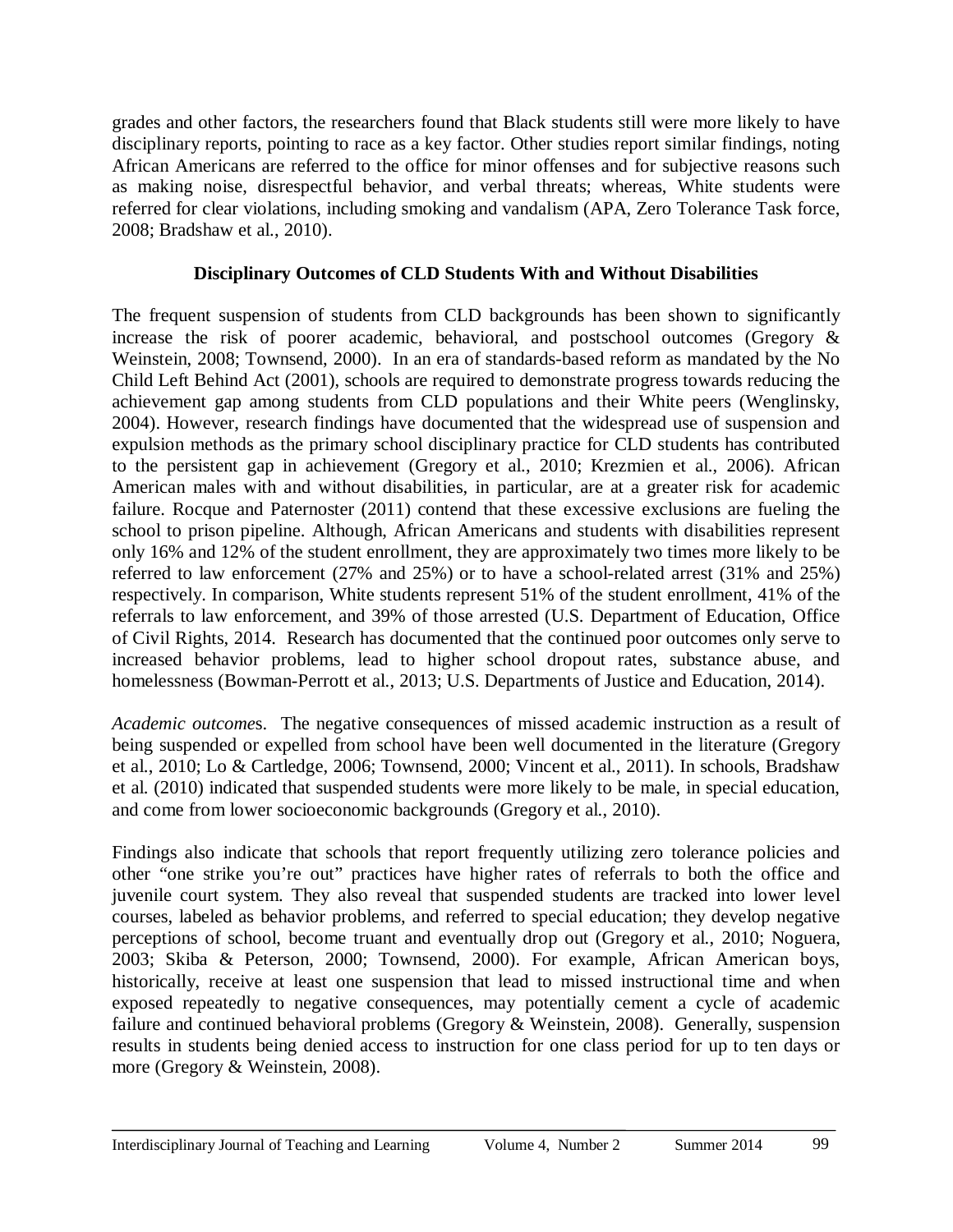Although not directly connected empirically, the persistent poor academic performance of African American males and students from CLD backgrounds is additional support of the potential pernicious effects of excessive exclusions on school success of African American students. Despite some progress toward closing the achievement gap among racial and ethnic groups, the most recent assessments reported by the National Center for Education Statistics (NCES, 2014) from the National Assessment for Educational Progress (NAEP) report showed that reading and math gaps are still substantial for African American students, with males showing the greatest disparities. In 2009, for example, the NAEP reported that compared to 33% of White males, only 9% of Black males in  $8<sup>th</sup>$  grade had reading percentages at or above proficient levels. In 2011, the NAEP reported that compared to 34% of fourth graders who read at or above the proficient level, this was the case for only 11% of students with disabilities and 17% of Black students.

*Behavioral outcomes.* The racial patterns in high school discipline and achievement predict the number of African American men who are incarcerated, as compared to those enrolled in colleges or universities (Gregory et al., 2010; Ziedenberg & Schiraldi, 2002;). In the mid 1970's, the enrollment of African Americans in college steadily increased. Since that time, the rates of attendance for African Americans at postsecondary institutions of any type have declined, especially among African American males (Drakeford, 2004; Noguera, 2003). The phrase used to describe the direct relationship between schools, CLD students, and the juvenile justice system is "school-to-prison-pipeline" (Krezmien et al., 2010; Noguera, 2003; Rocque & Paternoster, 2011).

As discussed earlier, the Gun Free Schools Act (1994) and its zero tolerance mandates have significantly increased school-based referrals of CLD male students for much less serious offenses. General patterns persisted for race and gender, consistent with what is typically reported in the research literature (Krezmien et al., 2010; Noguera, 2003; Skiba et al., 2008). That is, Black males with or without special needs are referred disproportionately even though behavior research does not appear to justify these disproportionate referrals (Rocque & Paternoster, 2011).

In considering the research findings, educators and advocates need to be concerned about the patterns and cumulative effects of office and school referrals to the juvenile court system on all students, especially students with disproportionate referrals such as those with disabilities and African American males. Schools need to develop interventions, internal structures, and policies that will not only reduce referrals but also increase the overall school and later life success of the most vulnerable students. While the approaches for addressing the problem of disproportionality vary in format and implementation, we consider four culturally competent options germane to teachers—i.e., teacher factors, behavioral interventions, academic/reading interventions, and school policies/structure.

#### **Culturally Competent Interventions**

#### **Teacher Factor**

Failing to justify the disproportionate disciplinary rates for African American males by higher rates of problem behavior, Rocque and Paternoster (2011) speculated on the role of teacher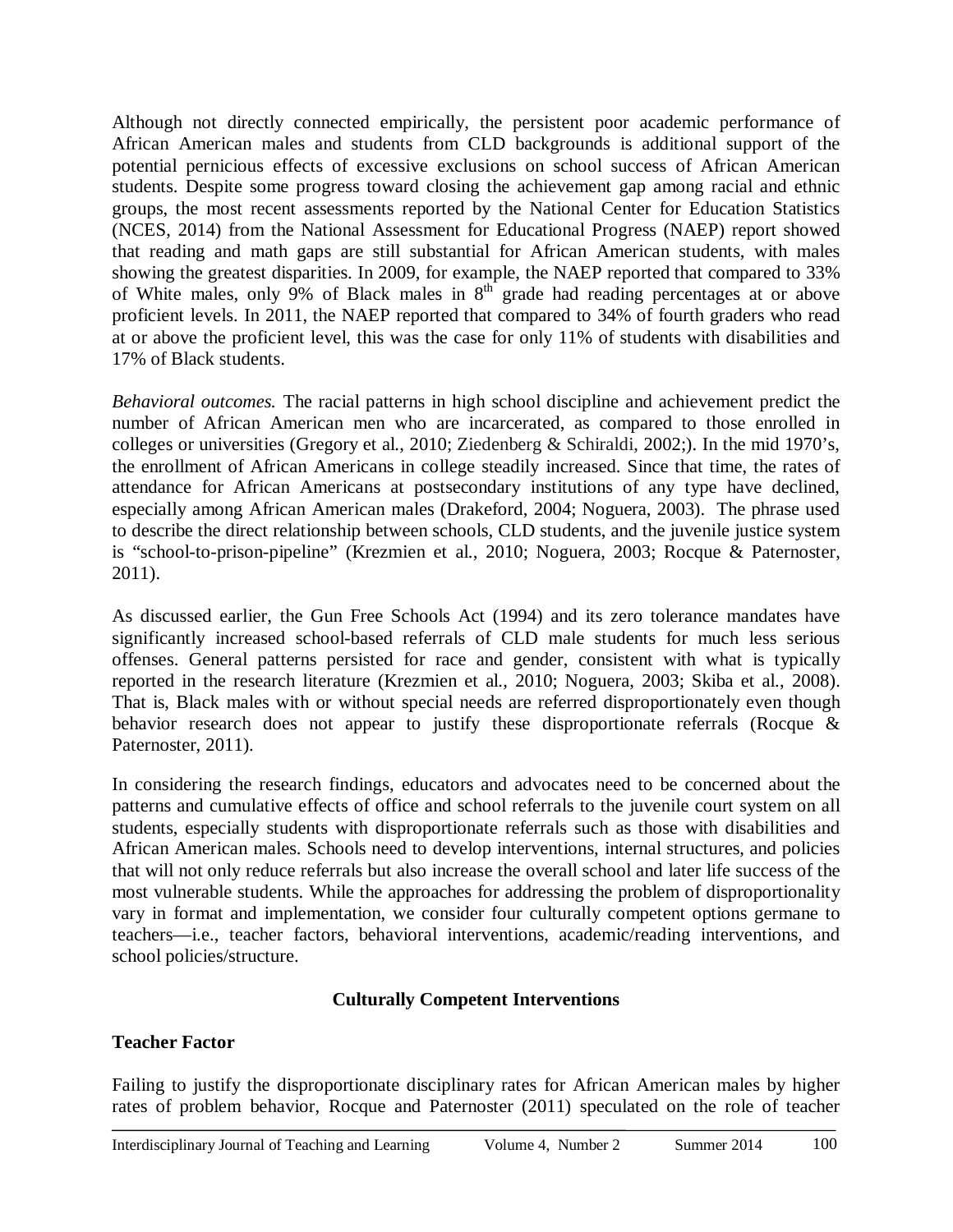perceptions or stereotypes. The authors suggest that teachers perceive Black students' behaviors to be more hostile than those of other students, whereas, these students are seen as menacing and a racial threat. Empirical support is found in studies showing that teachers often give African American students, especially males, lower evaluations than warranted (Cartledge & Kourea, 2008), and they are more likely to be reprimanded for vague, more subjective behaviors such as defiance (Day-Vines & Terriquez, 2008; Skiba et al., 2002). Males often complain, with some justification, that teachers often misperceive their behavior and punish them more severely than they do females (Farmer, Goforth, Clemmer, & Thompson, 2004) or non-minority males (Day-Vines & Terriquez, 2008). Day-Vines and Terriquez (2008), for example, observed that most of the referrals for their minority males were given for "defiance of authority," which was subjective and not clearly defined and had unevenly delivered consequences. These conditions can lead to resentment and further escalation of classroom problems.

The increasing numbers of White female teachers and students of color in the classroom creates conditions for cultural discontinuities, particularly for African American males with and without disabilities. Referred to as the "diversity gap" recent reports show that nearly one-half of the students attending public schools are from racially/ethnically diverse backgrounds, while more than 80 percent of the teachers are White (Holland, 2014). These differences point to the need for teachers to increase their cultural competence, particularly focusing on socioeconomics and gender. Ferguson's (2001) study of African American elementary males describes the often misguided efforts of young males to assert themselves for male dominance. Ferguson also noted the complicity of the schools in derailing these youth through inadequate instructional programs, uncaring attitudes, and excessive punishment. Similarly, at the middle and high school level, Balfanz (2014) bemoans the "national tragedy" for Latino and African American males. According to Balfanz, the point in which these students become most vulnerable, the schools become weaker and the justice system harsher. Instead of punishment and indifference, Balfanz questions the beneficial effects of increased attention and school involvement.

Gregory and Ripski (2008) found a significant association between teacher reported discipline approach and the behavior of African American high school students as reported both by teacher and student. That is, there was agreement between student and teacher on the approach used and effects. The authors surmised that when students trust the teacher's authority, the students are less likely to react negatively/aggressively to ambiguous teacher cues; probably more likely to give the teacher the benefit of the doubt. Another speculation, with some empirical support, is that a strong teacher-pupil relationship may play a protective role for African American [Black] children at risk for aggressive behavior. Gregory and Ripski (2008) further suggest that relationship building may be especially important for students who differ from their teachers by socioeconomics and race. Strengthening student-teacher relationships may help teachers better understand student's actions and their perceptions of discrimination and unfairness.

#### **Behavioral and Academic Interventions**

*Social behavior.* The purposes of school disciplinary policies are two-fold. First, to improve and maintain the integrity of the school's physical and instructional environment. Secondly, to shape student behaviors to facilitate positive interactions and reduce misbehavior (Bradshaw et al., 2010 Skiba, Eckes, & Brown, 2010). Rather than an emphasis on failed exclusionary strategies,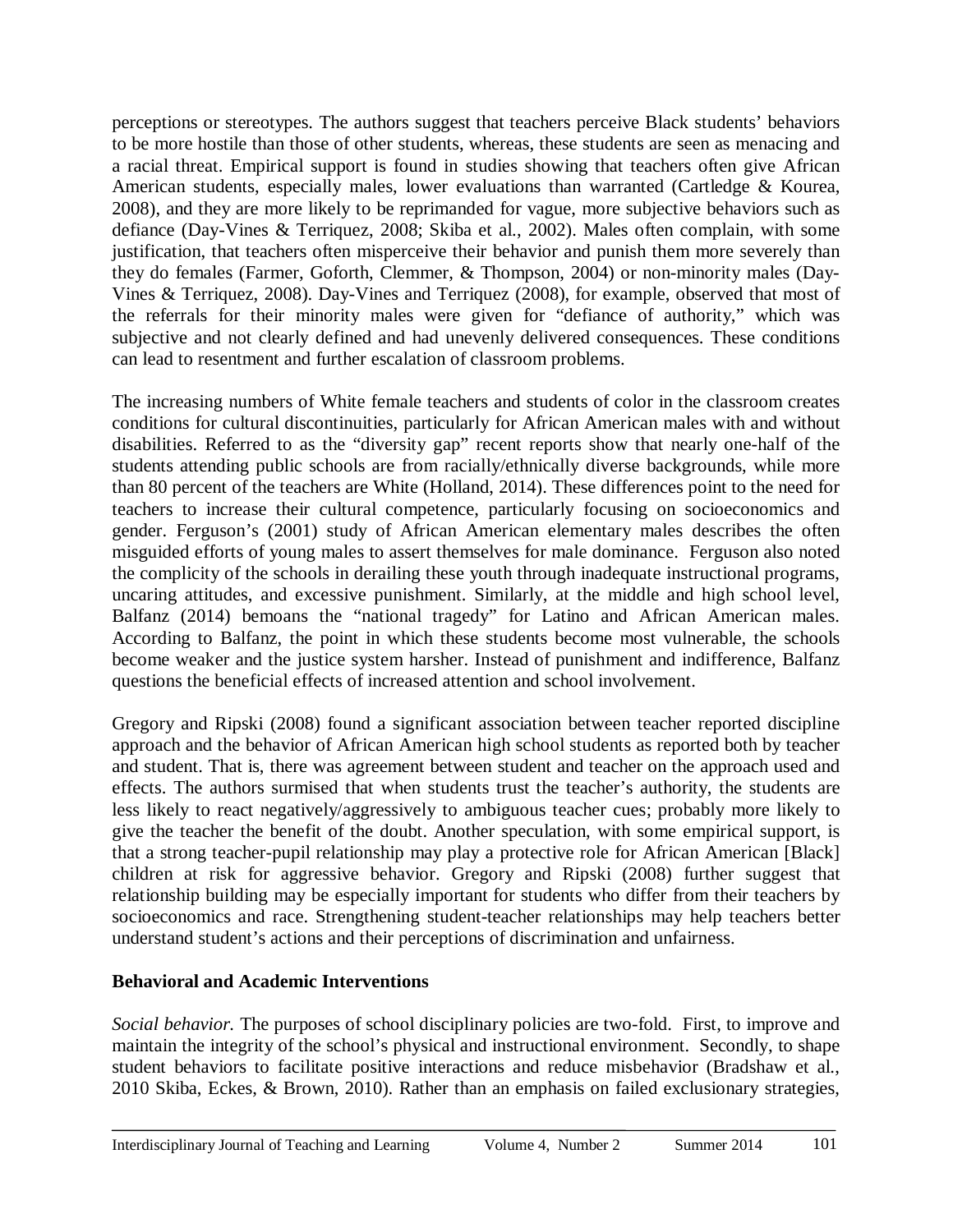interventions for pupil behavior need to stress prevention and skill development (Skiba et al., 2010; U.S. Department of Health and Human Services, 2001).

School Wide Positive Behavior Supports (SWPBS) is a proactive, positive approach aimed at consistently teaching, reinforcing, and applying consistent behavioral consequences, while monitoring the performance of expected behaviors and collecting data for the purpose of making school-wide data driven decisions (Sugai & Horner, 2002; Vincent & Tobin, 2011). The key components of SWPBS are: (a) a statement of purpose that expresses the objective of the SWPBS that is positively phrased, focused on staff and students in all school settings, and is linked to outcomes, (b) clear operationally defined expectations and examples of desired behaviors that allow for consistent language across staff and students, (c) procedures for teaching expectations and the expected behaviors, (d) procedures for reinforcing expected behaviors such as tangible reinforcers or positive attention that occurs on a fixed and/or variable schedule, (e) procedures for preventing problem behavior that are on a continuum and include teaching replacement behaviors, and (f) procedures for record keeping and decision making that allows for analysis across students, time location, behaviors, consequences, and staff members (Sugai & Horner, 2002). This can be accomplished through a three-tiered approach (i.e., primary, secondary, and tertiary prevention) (Sugai & Horner, 2002). The first tier in the three-tiered approach is the primary prevention program. Systems used in this tier are general and are put in place for all students, staff, and settings; and will meet the needs of approximately 80% of students, many in special education. The secondary prevention tier addresses the needs of approximately 15% of the students. This tier can include small group lessons and more specific reinforcers for this population. In comparison, the tertiary prevention tier addresses the needs of approximately 5% of the population and is highly individualized for students with high intensity or high-risk behaviors such as those exhibited by students with serious emotional disturbance (SED). This tier typically includes a function-based approach to behavioral assessment and interventions, a person centered approach to planning instruction and supports, and a team based approach to problem solving.

In an analysis of data from schools implementing SWPBS, Vincent and Tobin (2011) found that schools that had the highest disciplinary reductions were those that also had the highest measures of implementation. They also found the greatest behavior effects in the high schools were in nonclassroom environments, while at the elementary level, the greatest behavior effects were found in the classrooms. Vincent and Tobin (2011) suggested that this made intuitive sense because elementary level students are more directly impacted by classroom settings, but high school students are more directly impacted by non-classroom settings. Despite SWPBS, however, Vincent and Tobin found that African Americans were still excluded at a disproportionate rate and for longer periods of time (approximately 10 days), compared to their other race peers. A subsequent analysis revealed significant differences in racial and discipline data for elementary schools that implemented SWPBS, compared to those that did not implement the intervention. Among their various findings, the researchers observed that although African American students still evidenced disproportionate disciplinary referrals, the disciplinary referrals and the discipline gap declined over the three-years for African American students in schools implementing SWPBS. In contrast, schools that did not implement SWPBS showed disciplinary increases for African American students during this period. Although Vincent and Tobin (2011) included data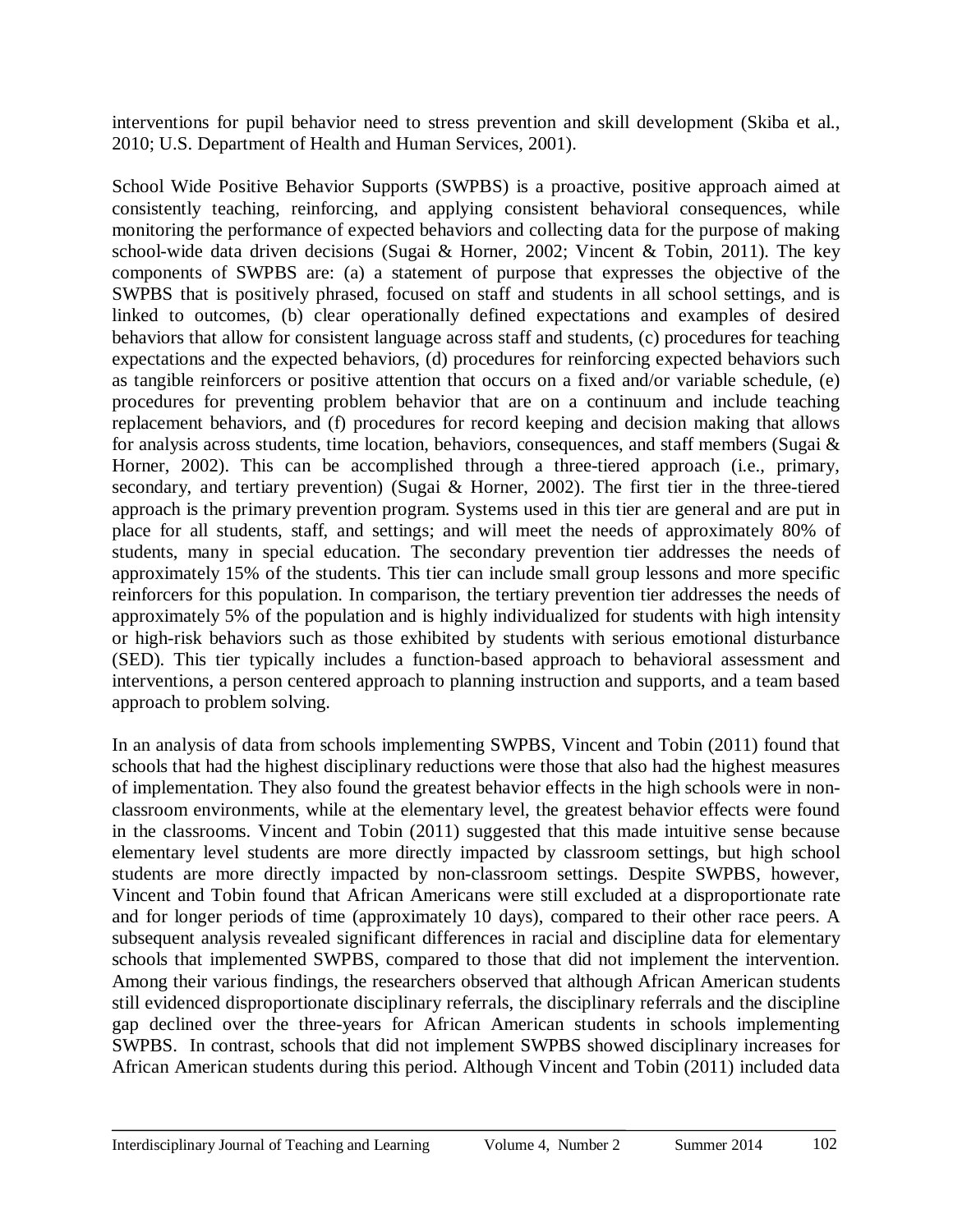on students with IEPs, the effects of SWPBS were difficult to discern from these data due to the limited information that the schools provided about the disabilities of the students.

There is evidence that suggests that behavioral interventions, including social skill instruction, can be effective in improving the school behaviors for African American students with special needs (e.g., Lo & Cartledge, 2006; Lo, Loe, & Cartledge, 2002). Robinson-Ervin (2012) conducted a social skills intervention with African American middle school students with behavior disorders. Six urban middle-school students with EBD were taught social skills on following directions. To make the instruction culturally relevant, the instructor personalized the intervention, using situations, materials, and practice exercises that reflected the students' experiences and backgrounds. Specifically, the researcher first determined from school personnel the behavior most critical for school success needed by these students (i.e., following directions). An interactive instructional social skill lesson was developed so that students could understand the rationale for the skill through reading and discussing a relevant story (i.e., Pandora's Box). The students also were given an opportunity to identify times and conditions under which they did/did not follow directions. The lessons were delivered through the computer using Adobe Captivate so that each student could respond individually and privately. Another aspect of socially competent instruction is to use in the social skill practice groups socially competent peers from the student's peer group reflecting the student's race, age, and gender. A third feature is the use of culturally relevant materials, such as literature. In this study, the researcher used a "Black Card" (credit card taken from the Hip Hop culture) that was popular with these students and a classroom simulation of the corner store. The students obtained reward points on the card to purchase items from the corner store. Another example of cultural relevance was displayed when the researcher used real life school experiences of students as tools for practice during social skill practice lessons/role plays. The instruction occurred weekly over a period of three to seven weeks. A single-subject multiple probe design showed positive results for all students ranging from modest to large effects. The greatest returns occurred for students with the highest level of participation.

An important consideration of social skill instruction, which is an essential component of SWPBS, is that students often need to be taught the specific behaviors desired in schools and other environments. This intervention is based on modeling the desired behavior, eliciting the imitation of the modeled behavior, and giving the student many opportunities to practice the desired skill. The newly desired behavior needs to be taught over an extended period of time and rewarded over an even longer period of time. Although many studies show positive results following social skill interventions, a realistic understanding is that these behaviors will not persist unless teachers and other significant adults in the student's life consistently teach and reinforce these skills throughout the student's schooling. Strategies for teaching and reinforcing desired social behaviors should be part of the pre-service and in-service curriculum for both special and general education teachers.

*Academic.* The implementation of academic interventions targeting procedures related to reading, the structure of academic instruction, and provision of academic supports are all essential to promoting the academic success of students from CLD backgrounds, including students with disabilities. School failure, including special education placement, is often associated to a combination of problems relating to reading and behavior. These problems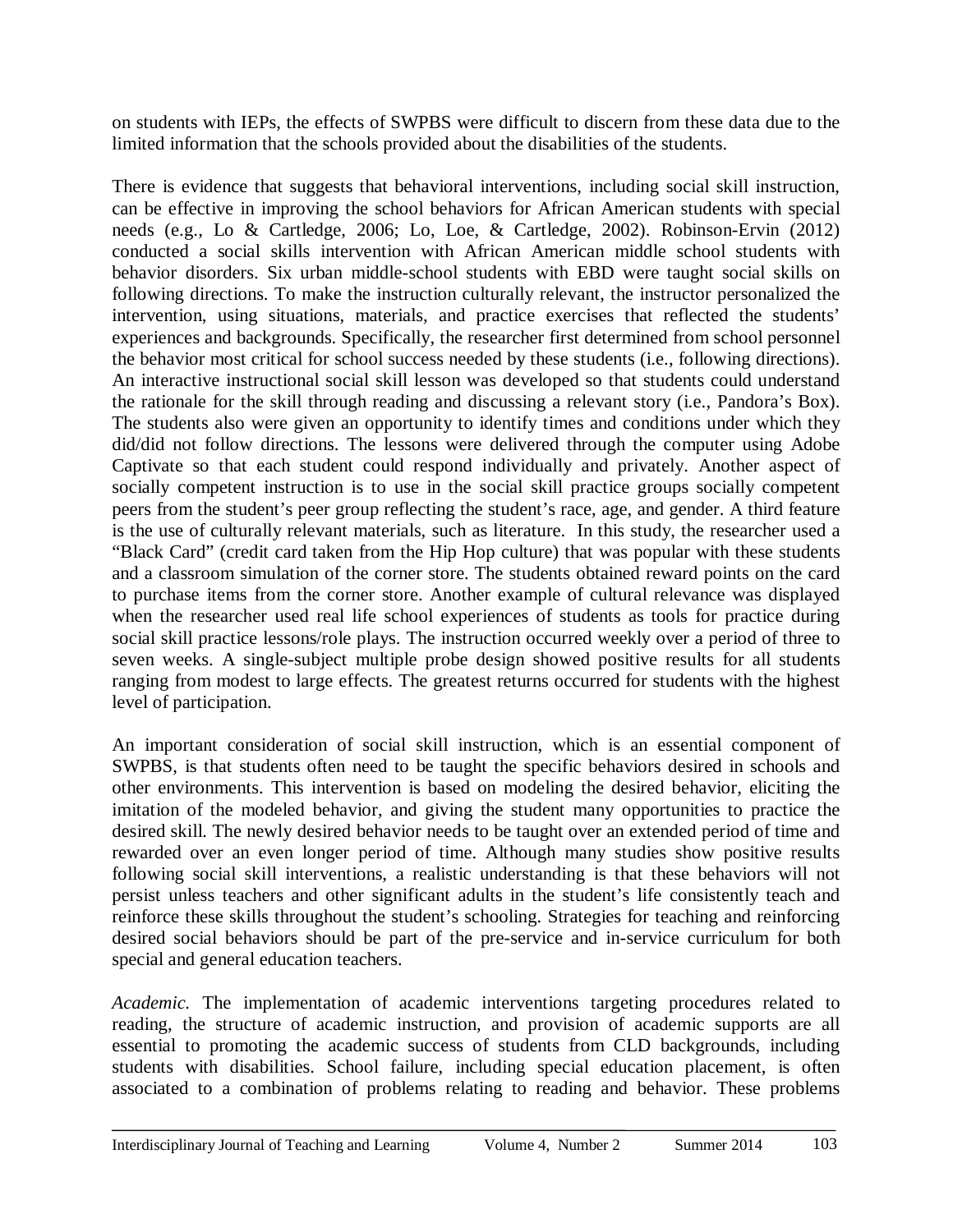typically lead to finding some place to "put" the child, which involves either exclusion from school or placement in special education. A general consensus is that to prevent or minimize this risk, we need to help students become proficient in reading (Hock et al., 2009; Joseph, 2008).

Others recommend improving academic instruction by increasing the time that CLD students receive (including those with disabilities), in English and Math (Balfanz, 2014). Peer mentoring and the implementation of evidence-based practices are also recommended (Balfanz, 2014). Additionally, teachers can demonstrate a caring attitude by making students feel welcome in their classroom and calling them at their homes when they do not attend school. To extend their learning outside the classroom, teachers can provide support for homework through direct help from themselves or via a connection to a homework help resource such as the library (Balfanz, 2014).

## **Interventions with School Policies/Structures**

To successfully address the problem of disciplinary disproportionality for African American males with and without disabilities, schools should consider and employ significant reforms at the policy level related to academics, discipline, mentoring, and school resource officers. The U.S. Departments of Justice and Education (2014) offers several solutions that target these areas. First, provide compensatory, comparable academic services to students receiving in-school or out-of-school suspensions, as well as those expelled, placed in an alternative school, or otherwise removed from academic instruction. Next, revise discipline policies to provide a clearer definition of infractions to ensure that consequences are fair and consistent to reduce the likelihood that students from CLD backgrounds and the most vulnerable group of CLD students (i.e., those with disabilities) are receiving a "free and appropriate public education" (FAPE) in the least restrictive environment (LRE).

Additionally, schools and districts must support the development and implementation of policies that support proactive strategies for teaching, including the use of appropriate supports and interventions that encourage and reinforce positive student behaviors and utilize exclusionary discipline as a last resort. Also, a school official should be appointed as a discipline supervisor to ensure that the school implements its discipline polices fairly and equitably to all students, including CLD students with or without disabilities. Additionally, at least annually, schools and school districts should conduct a forum that provides students, teachers, and administrators the opportunity to discuss and provide input on matters relating to discipline and the school's discipline policies. They should also evaluate the school resource officer's interventions and practices to assess their effectiveness in helping the school meet its goals and objectives for student safety and discipline. Finally, create a plan for improving teacher-student relationships and develop on-site mentoring programs.

#### **Conclusion**

The need to reduce the discipline gap and disproportionality of African American students both with and without disabilities is critical for the continued progress of our society. The fact that 20 years of research findings, collectively, contradict the assumption that zero tolerance policies keep schools safe, document correlations between schools that frequently utilize exclusionary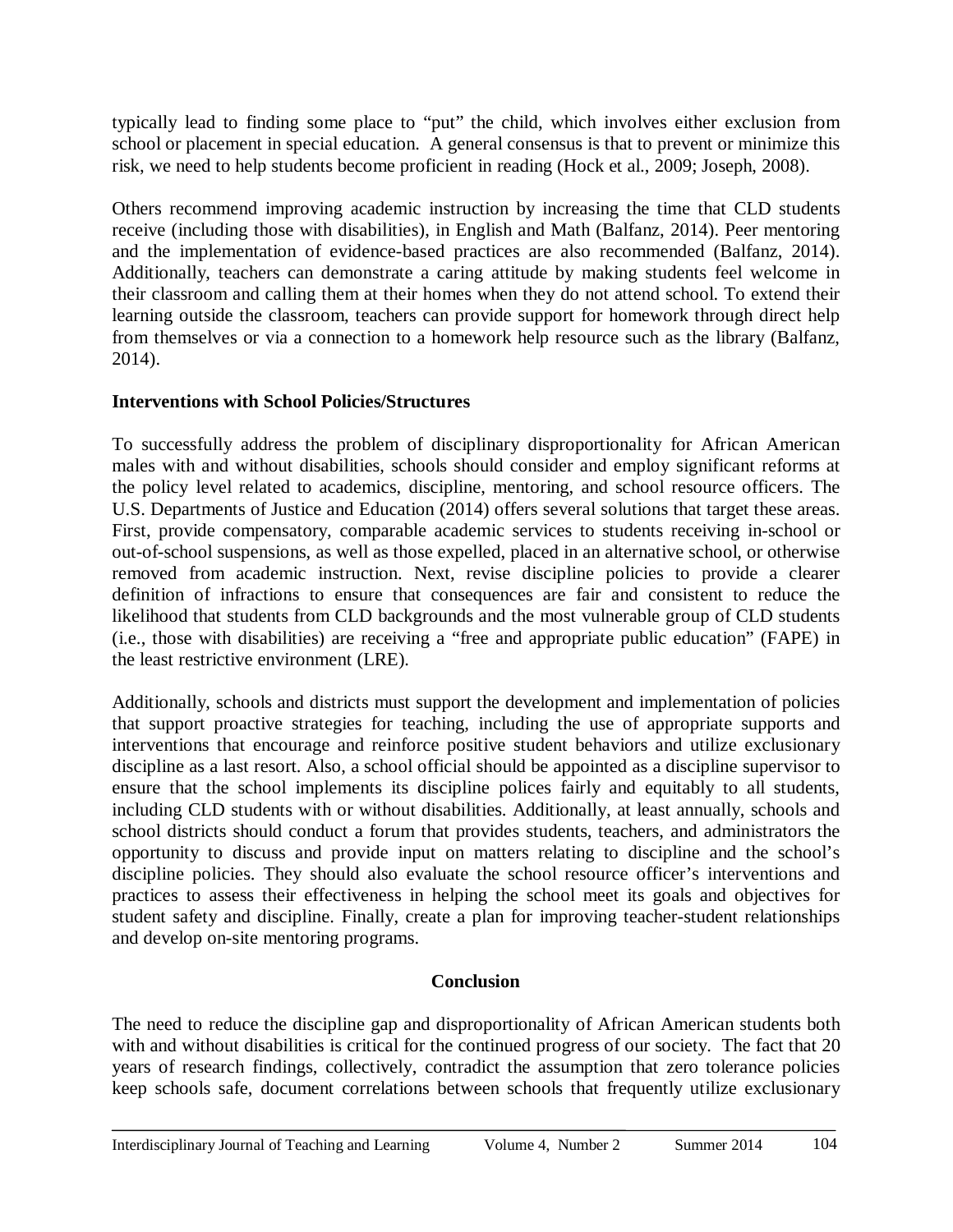practices by showing that they have higher rates of referrals and spend more time dealing with discipline problems. However, educators and the court systems are slowly experiencing a paradigm shift that is integrated, culturally sensitive, and outcome oriented.

The persistent gaps in both achievement and discipline result in negative academic, behavioral and postschool outcomes for CLD students, especially African American males with disabilities. African American males, including those with disabilities, have the poorest outcomes of all students in our schools. It is clear that we remain "a nation at-risk" due to the persistent disproportionate discipline and achievement outcomes experienced by students from diverse cultures. Therefore, the emphasis needs to be on proactive and positive interventions that consistently teach, reinforce, evaluate, and monitor the performance of expected behaviors.

While CLD youth are the most targeted for disciplinary infractions because they reside in urban districts where delinquency and zero tolerance policies are most practiced, African American students, with and without disabilities, experience the most negative outcomes, even after controlling for socioeconomic status. In examining data from subcategories, for example, students from CLD backgrounds and those with disabilities, it was revealed that students graduate at rates that are 15% to 20% lower than the national average of 83% (Building a Grad Nation, 2014). Thus, the current levels of academic and disciplinary disparity mean too many students are being poorly served. All schools should aim for the inclusion and success for all students, including students with disabilities, rather than excluding those who don't fit a predetermine model for behavior, learning, or cultural standard.

By using evidenced-based practices, teachers can provide a higher delivery of quality instruction that has proven effective in producing desired outcomes. Evidenced-based interventions are grounded in rigorously tested conceptual and theoretical models. Educators are increasingly being pressured to deliver high quality instruction in an ever increasingly reduced amount of planning time along with limited materials and supports, while somehow producing student test scores that meet or exceed proficiency. Effective instruction alone will not resolve all the issues and challenges experienced by urban districts; however, as suggested by a growing number of researchers, sound practices combined with cultural awareness and culturally responsive teaching will aid immensely in the opportunity to "close the gap" in both discipline and achievement among students from CLD backgrounds, with and without disabilities.

#### **AUTHOR NOTES**

**Evette A. Simmons-Reed, PhD,** is an Assistant Professor of Special Education at Ball State University. Her research interests include transition into adulthood for youth with disabilities, self-determination, and disproportionality in school discipline. **Gwendolyn Cartledge, PhD,** is a Professor Emeritus of Special Education at The Ohio State University. Her research interests include social skills instruction, early reading interventions with urban and culturally/ linguistically diverse learners, emotional and behavioral disorders, and reducing disproportionate representations of students in special education.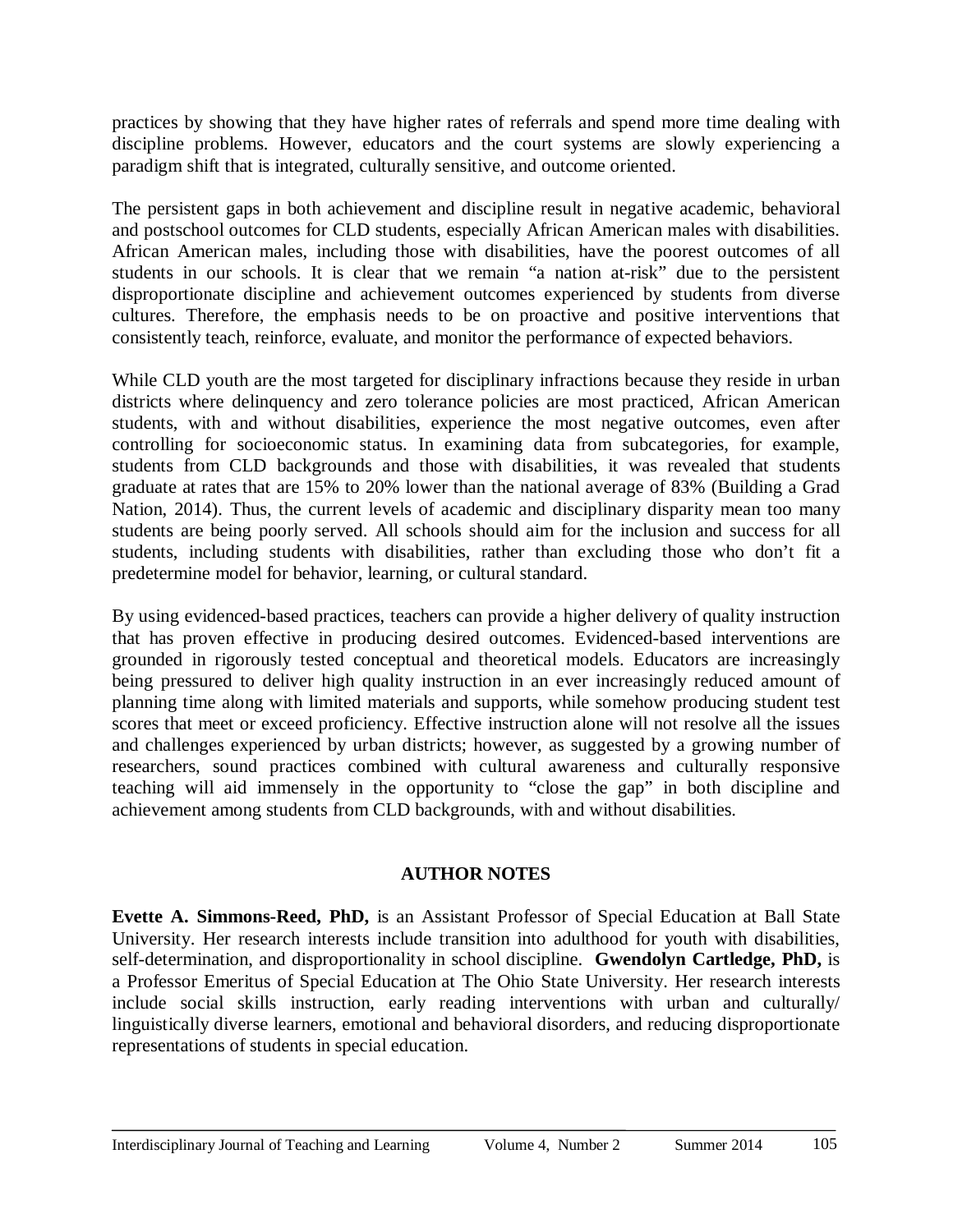Correspondence concerning this article should be addressed to: Dr. Evette A. Simmons-Reed, Ball State University Teacher's College, Department of Special Education, Teachers College (TC), Room 722, Muncie, IN 47306. E-mail: [easimmonsree@bsu.edu](mailto:easimmonsree@bsu.edu)

#### **References**

- Adams, A. T. (2000). The status of school discipline and violence. *The Annals of the American Academy of Political and Social Science, 567,*140-156.
- American Psychological Association Zero Tolerance Task Force. (2008). Are zero tolerance policies effective in the schools? An evidentiary review and recommendations. *American Psychologist, 63,* 852-862.
- Ashford, R. W. (2000). Can zero tolerance keep our schools safe? *Principal, 80,* 28-30.
- Balfanz, R. (2014, June 8). Stop holding us back. *The New York Times,* p. SR 5.
- Bowman-Perrott, L., Benz, M. R., Hsu, H-Y, Kwok, O-M, Eisterhold, L. A., & Zhang, D. (2013). Patterns and predictors of disciplinary exclusion over time: An analysis of the SEELS national data set. *Journal of Emotional and Behavioral Disorders, 21*(2), 83-96. doi: 10.1177/1063426611407501
- Bradshaw, C. P., Mitchell, M. M., O'Brennan, L. M., & Leaf, P. J. (2010). Multilevel exploration of factors contributing to the overrepresentation of Black students in office disciplinary referrals. *Journal of Educational Psychology, 102,* 508-520.
- Cartledge, G., & Kourea, L. (2008). Culturally responsive classrooms for culturally diverse students with and at risk for disabilities. *Exceptional Children, 74,* 351-371.
- Children's Defense Fund. (1975). School suspensions: Are they helping children? Cambridge, MA: Washington Research Project.
- Drakeford, W. (2004). Racial disproprotionality in school disciplinary practice. *National Center for Culturally Responsive Educational System Practitioner Brief,* 1-8.
- Day-Vines, N. L., & Terriquez, V. (2008). A strengths-based approach to promoting prosocial behavior among African American and Latino students. *Professional School Counseling, 12*(2), 170-175.
- Farmer, T. W., Goforth, J. B., Clemmer, J. T., & Thompson, J. H. (2004). School discipline problems in rural African American early adolescents: Characteristics of students with major, minor, and no offenses. *Behavioral Disorders, 29*(4), 317-336.
- Ferguson, R. F. (2001). A diagnostic analysis of Black-White GPA disparities in Shaker Heights Ohio. In D. Ravitch (Ed.), *Brookings Papers on Education Policy* (pp. 347-396). Washington, DC: Brooking Institution Press.
- Gregory, A., & Ripski, M. B. (2008). Adolescent trust in teachers: Implications for behavior in the high school classroom. *School Psychology Review, 37*(3), 337-353.
- Gregory, A., Skiba, R. J., & Noguera, P. A. (2010). The achievement gap and the discipline gap: Two sides of the same coin? *Educational Researcher, 39,* 59-68.
- Gregory, A., & Weinstein, R. S. (2008). The discipline gap and African Americans: Defiance or cooperation in the high school classroom. *Journal of School Psychology, 46,* 455-475.
- Hock, M. F., Brasseur, I. F., Deshler, D. D., Catts, H. W., Marques, J., Mark, C. A., & Wu Stribling, J. (2009). What is the reading component skill profile of adolescent struggling readers in urban schools? *Learning Disability Quarterly*, *32,* 21-38.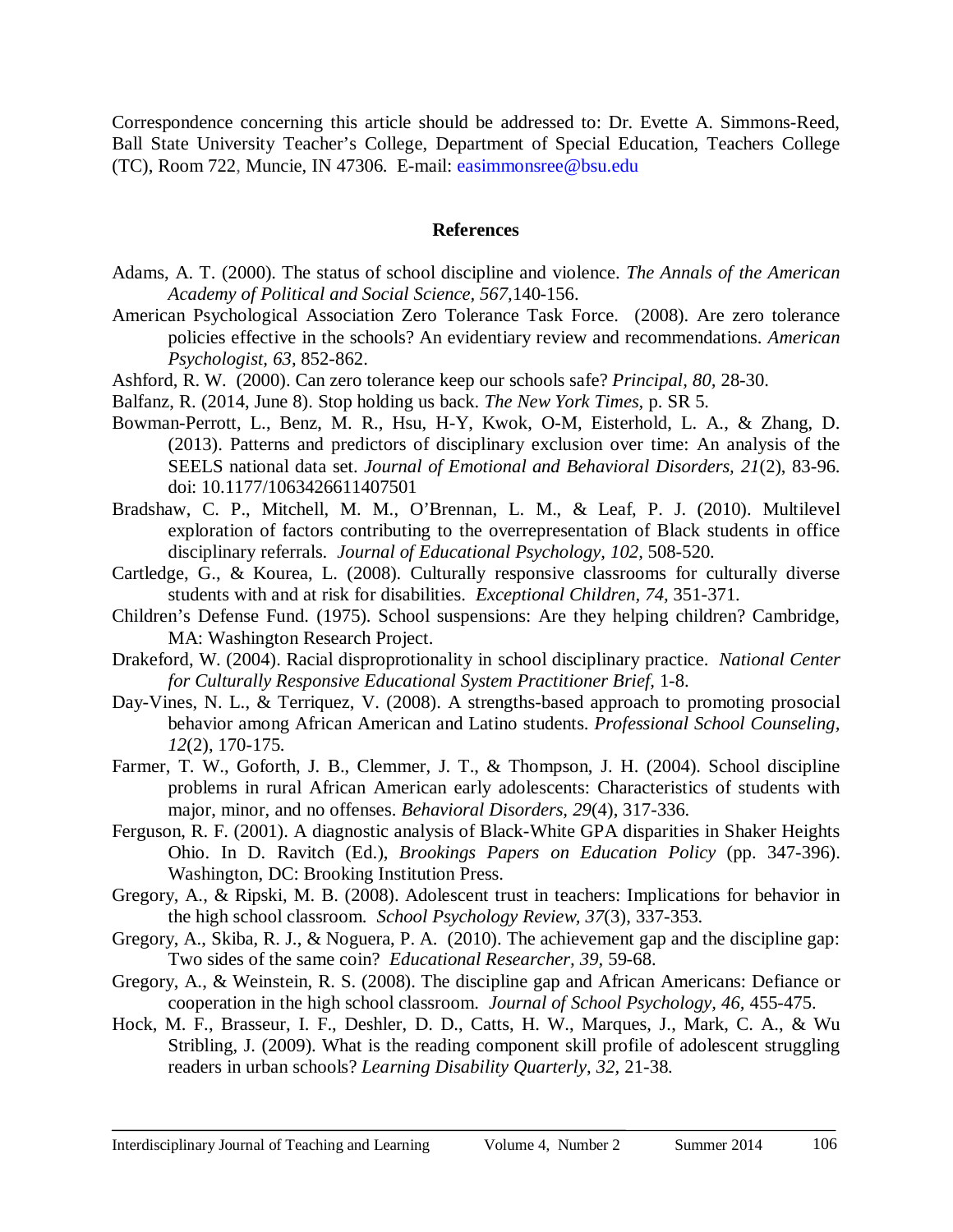- Holland, J. J. (2014, May 5). Diversity more common in students than in teachers. *The Columbus Dispatch, p. A12.*
- Irvin, L. K., Tobin, T. J., Sprague, J. R., & Vincent, C. G. (2004). Validity of office discipline referrals measures as indices of school-wide behavioral status and effects of school-wide behavioral interventions. *Journal of Positive Behavior Interventions 6*(3), 131-147.
- Joseph, L. M. (2008). Best practices on interventions for students with reading problems. *Best practices in school psychology V* (pp. 1163–1180).
- Kaufman J. S., Jaser S. S., Vaughan E. L., Reynolds J. S., Donato D. J., Bernard, S. N., Hernandenz-Brereton, M. (2010). Patterns in office referral data by grade, race/ethnicity, and gender. *Journal of Positive Behavior Interventions, 12,* 44-54.
- Krezmien, M. P., Leone, P. E., & Achilles, G. M. (2006). Suspension, race, and disability: Analysis of statewide practices and reporting*. Journal of Emotional and Behavioral Disorders, 14,* 217-226.
- Krezmien, M. P., Leone, P. E., Zablocki, M.S., & Wells, C. S. (2010). Juvenile court referrals and the public schools: Nature and extent of the practice in five states. *Journal of Contemporary Criminal Justice, 26, 273*-293*.*
- Lo, Y-Y., & Cartledge, G. (2006). FBA and BIP: Increasing the behavior adjustment of African American boys in schools. *Behavioral Disorders, 31*, 147-161.
- Lo, Y-Y., Loe, S. A., & Cartledge, G. (2002). The effects of social skill instruction on the social behaviors of students at-risk for emotional or behavioral disorders. *Behavioral Disorders, 27*(4), 371-385.
- Losen, D. J. (2011). Discipline policies, successful schools, and racial justice. Boulder, CO: National Education Policy Center. Retrieved from [http://nepc.colorado.edu/publication/](http://nepc.colorado.edu/publication/discipline-policies)  [discipline-policies](http://nepc.colorado.edu/publication/discipline-policies)
- Losen, D. J. (2013). Discipline policies, successful schools, racial justice, and the law. *Family Court Review, 51,* 388-400.
- Monroe, C. R. (2005). "Why are "bad boys" always Black? Causes of disproportionality in school discipline and recommendations for change. *Clearing House: A Journal of Educational Strategies, Issues and Ideas, 79,* 45-50.
- National Assessment for Education Statistics (2013). *Vocabulary Results from the 2009 and 2011 NAEP Reading Assessments.* Retrieved from [http://nces.ed.gov/nationsreport](http://nces.ed.gov/nationsreportcard/pubs/main2011/2013452.asp)  [card/pubs/main2011/2013452.asp](http://nces.ed.gov/nationsreportcard/pubs/main2011/2013452.asp)
- National Association of School Psychologists. (2001). Zero tolerance and alternative strategies: A fact sheet for educators and policymakers. Retrieved from [http://www.nasponline.](http://www.nasponline.org/resources/factsheets/zt_fs.aspx)  [org/resources/factsheets/zt\\_fs.aspx.](http://www.nasponline.org/resources/factsheets/zt_fs.aspx)
- National Center for Educational Statistics. (2014). (*The nation's report card. A first look: 2013 mathematics and reading.* (NCES2014-451). Retrieved from [http://nces.ed.gov/nations](http://nces.ed.gov/nationsreportcard/)  [reportcard/](http://nces.ed.gov/nationsreportcard/)
- Noguera, P. A. (2003). Schools, prisons, and social implications of punishment: Rethinking disciplinary practices. *Theory Into Practice, 42,* 341-350.
- Robinson-Ervin, P. (2012). *The effects of culturally responsive computer-based social skills instruction on the social skill acquisition and generalization of urban 6th - grade students with emotional and behavioral disorders*. (Unpublished doctoral dissertation). The Ohio State University, Columbus, OH.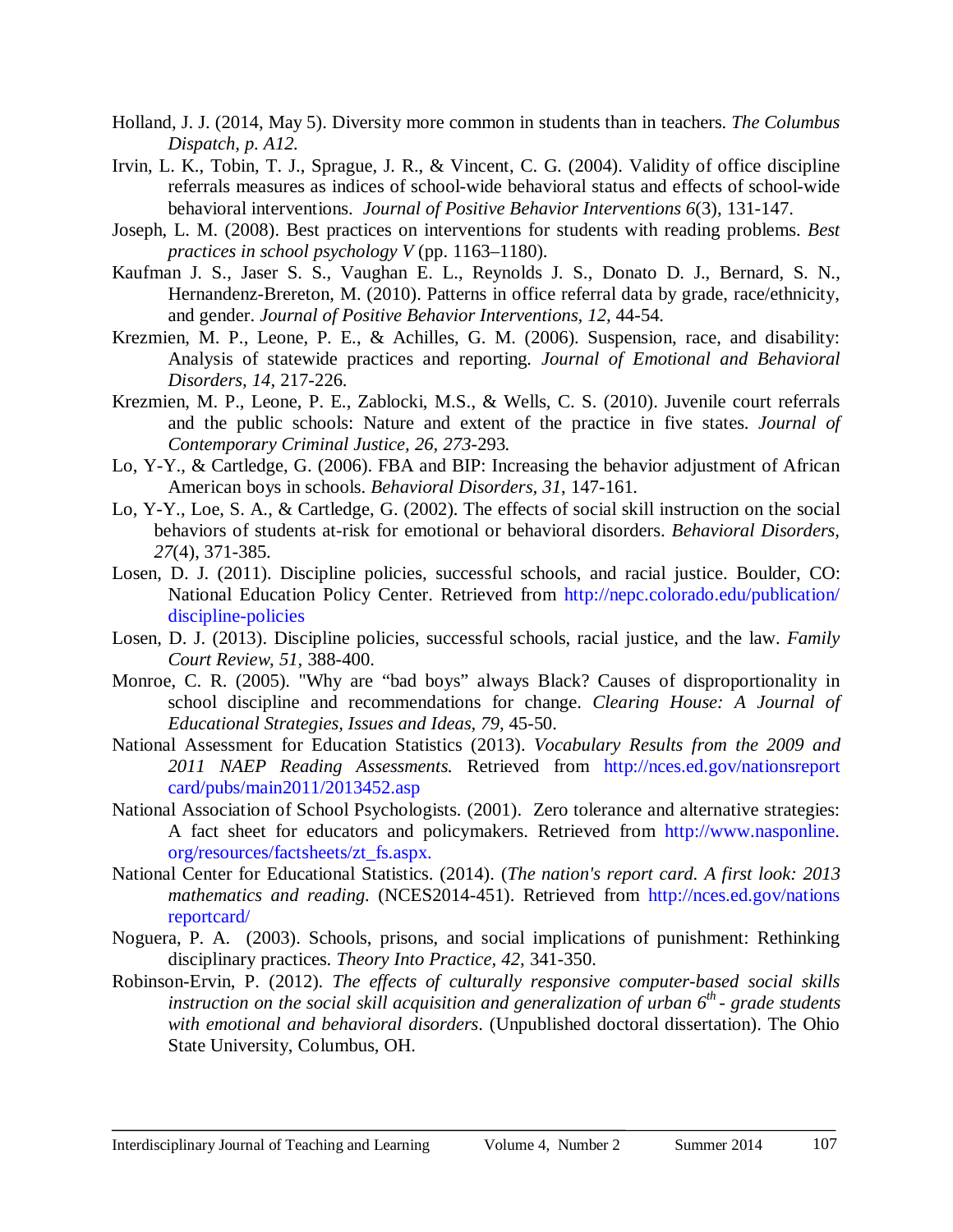- Rocque, M., & Paternoster, R. (2011). Understanding the antecedents of the "school-to-jail" link: The relationship between race and school discipline. *Journal of Criminal Law and Criminology, 101*(2), 633-662.
- Schiraldi, V., & Ziedenberg, J. (2002). *Cellblocks or classrooms?: The funding of higher education and corrections and its impact on African American men.* Washington, DC: Justice Policy Institute. Retrieved from [http://www.justicepolicy.org/images/upload/02-](http://www.justicepolicy.org/images/upload/02-09_REP_CellblocksClassrooms_BB-AC.pdf) [09\\_REP\\_CellblocksClassrooms\\_BB-AC.pdf](http://www.justicepolicy.org/images/upload/02-09_REP_CellblocksClassrooms_BB-AC.pdf)
- Skiba, R., Eckes, S., & Brown, K. (2010). African American disproportionality in school discipline: The divide between best evidence and legal remedy. *New York Law School Law Review, 54,* 1071-1112.
- Skiba, R. J., Arredondo, M. I., & Rausch, M. K. (2014). New and developing research on disparities in discipline. Bloomington, IN: The Equity Project at Indiana University. Retrieved from<http://rtpcollaborative.indiana.edu/briefing-papers/>
- Skiba, R. J., Michael, R. S., Nardo, A. C., & Peterson, R. L. (2002). The color of discipline: Sources of racial and gender disproportionality in school punishment. *Urban Review, 34,* 317–342.
- Skiba, R. J. & Peterson, R. L. (2000). School discipline: at a crossroads: From zero tolerance to early response. *Exceptional Children, 66,* 335–347.
- Skiba, R. J., Simmons, A.B., Ritter, S., Gibb, A. C., Rausch, M. K., Cuadrado, J., & Chung. C. (2008). Achieving equity in special education: History, status, and current challenges. *Exceptional Children, 74,* 264-288.
- Sugai, G., & Horner, R. (2002). The evolution of discipline practices: School-wide positive behavior supports. *Child & Family Behavior Therapy, 24,* 23-50.
- Sullivan, A. L., Klingbeil, D. A., & Van Norman, E. R. (2013). Beyond behavior: Multilevel analysis of the influence of sociodemographics and school characteristics on student's risk of suspension. *School Psychology Review, 42*, 99-114.
- Townsend, B. (2000). The disproportionate discipline of African American learners: Reducing school suspensions and expulsions. *Exceptional Children, 66,* 381-391.
- U.S. Department of Education Office for Civil Rights (2014). Civil rights data collection. Data snapshot: School discipline. Washington, DC. Retrieved from [http://www2.ed.gov/about/](http://www2.ed.gov/about/offices/list/ocr/docs/crdc-discipline-snapshot.pdf)  [offices/list/ocr/docs/crdc-discipline-snapshot.pdf](http://www2.ed.gov/about/offices/list/ocr/docs/crdc-discipline-snapshot.pdf)
- U.S. Department of Health and Human Services (2001). Youth violence: A report of the surgeon general. Washington, DC: Office of the Surgeon General. Retrieved from <http://www.ncbi.nlm.nih.gov/books/NBK44294/>
- U.S. Department of Justice, *Civil Rights Division* and U.S. Department of Education, *Office for Civil Rights*, Dear Colleague Letter: Nondiscriminatory Administration of School Discipline, January 8, 2014. Retrieved from [http://www2.ed.gov/about/offices/list](http://www2.ed.gov/about/offices/list%20/ocr/letters/colleague-201401-title-vi.html)  [/ocr/letters/colleague-201401-title-vi.html](http://www2.ed.gov/about/offices/list%20/ocr/letters/colleague-201401-title-vi.html)
- Vincent, C. G., Randall, C., Cartledge, G., Tobin, T. J., & Swain-Bradway, J. (2011). Toward a conceptual integration of cultural responsiveness and schoolwide positive behavior support. *Journal of Positive Behavior Interventions, 13,* 219-229.
- Vincent, C., Swain-Bradway, J., Tobin, T. J., & May, S. (2011). Disciplinary referrals for culturally and linguistically diverse students with and without disabilities: Patterns resulting from school-wide positive behavior support. *Exceptionality, 19*(3), 175-190.